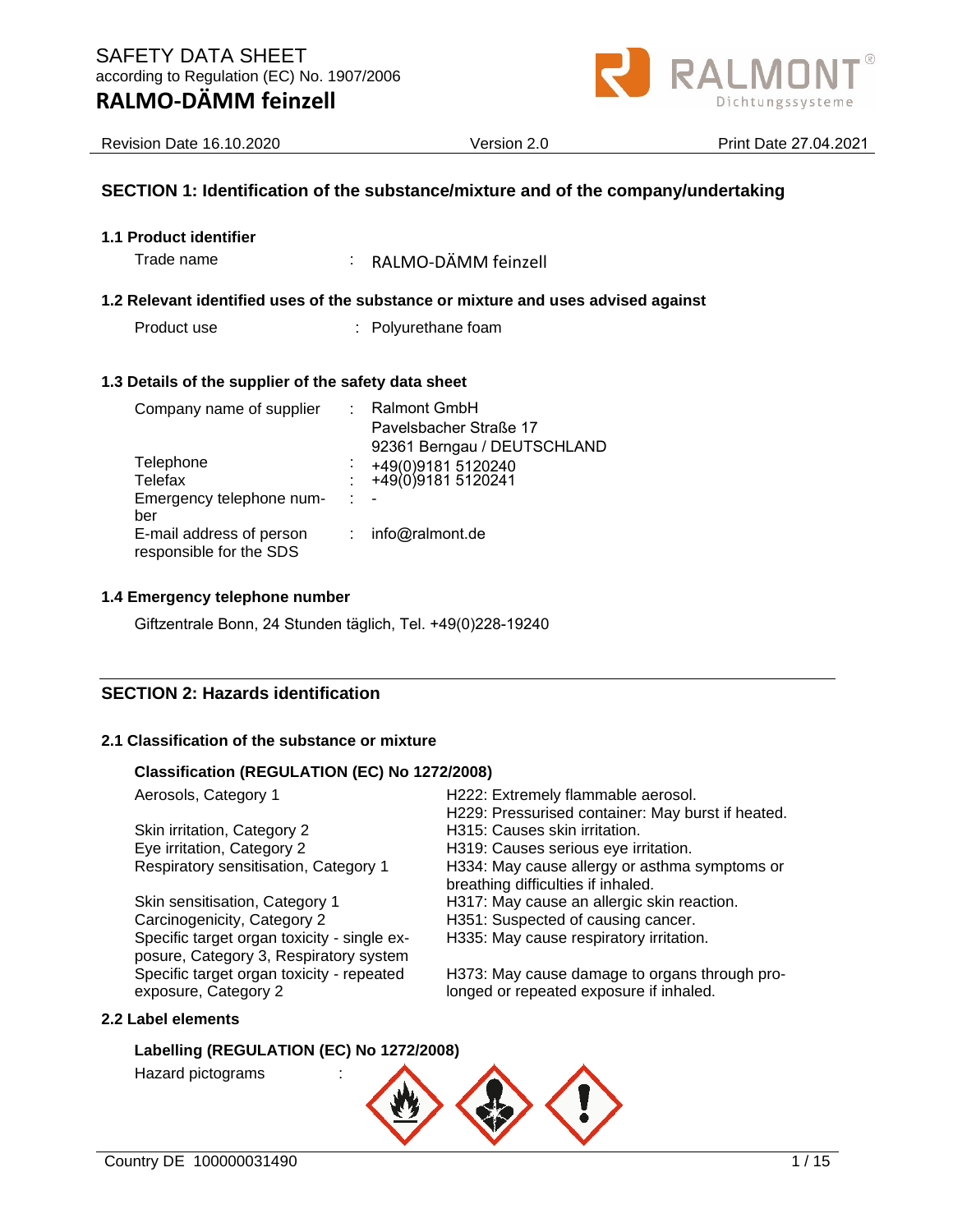

| Revision Date 16.10.2020 |                                                                                              | Version 2.0                                                                                                                                                                                                                                                                                                                                                                                                                  | Print Date 27.04.2021 |
|--------------------------|----------------------------------------------------------------------------------------------|------------------------------------------------------------------------------------------------------------------------------------------------------------------------------------------------------------------------------------------------------------------------------------------------------------------------------------------------------------------------------------------------------------------------------|-----------------------|
| Signal word              | Danger                                                                                       |                                                                                                                                                                                                                                                                                                                                                                                                                              |                       |
| <b>Hazard statements</b> | H <sub>222</sub><br>H <sub>229</sub><br>H315<br>H317<br>H319<br>H334<br>H335<br>H351<br>H373 | Extremely flammable aerosol.<br>Pressurised container: May burst if heated.<br>Causes skin irritation.<br>May cause an allergic skin reaction.<br>Causes serious eye irritation.<br>May cause allergy or asthma symptoms or<br>breathing difficulties if inhaled.<br>May cause respiratory irritation.<br>Suspected of causing cancer.<br>May cause damage to organs through pro-<br>longed or repeated exposure if inhaled. |                       |
| Precautionary statements | P101                                                                                         | If medical advice is needed, have product<br>container or label at hand.                                                                                                                                                                                                                                                                                                                                                     |                       |
|                          | P102                                                                                         | Keep out of reach of children.                                                                                                                                                                                                                                                                                                                                                                                               |                       |
|                          | <b>Prevention:</b>                                                                           |                                                                                                                                                                                                                                                                                                                                                                                                                              |                       |
|                          | P202                                                                                         | Do not handle until all safety precautions<br>have been read and understood.                                                                                                                                                                                                                                                                                                                                                 |                       |
|                          | P210                                                                                         | Keep away from heat, hot surfaces, sparks,<br>open flames and other ignition sources. No<br>smoking.                                                                                                                                                                                                                                                                                                                         |                       |
|                          | P211                                                                                         | Do not spray on an open flame or other igni-<br>tion source.                                                                                                                                                                                                                                                                                                                                                                 |                       |
|                          | P <sub>251</sub>                                                                             | Do not pierce or burn, even after use.                                                                                                                                                                                                                                                                                                                                                                                       |                       |
|                          | P260                                                                                         | Do not breathe dust/ fume/ gas/ mist/ va-<br>pours/ spray.                                                                                                                                                                                                                                                                                                                                                                   |                       |
|                          | P271                                                                                         | Use only outdoors or in a well-ventilated ar-<br>ea.                                                                                                                                                                                                                                                                                                                                                                         |                       |
|                          | P280                                                                                         | Wear protective gloves/ protective clothing/<br>eye protection/ face protection.                                                                                                                                                                                                                                                                                                                                             |                       |
|                          | <b>Response:</b>                                                                             |                                                                                                                                                                                                                                                                                                                                                                                                                              |                       |
|                          | $P304 + P340 + P312$                                                                         | IF INHALED: Remove person to fresh<br>air and keep comfortable for breathing. Call a<br>POISON CENTER/ doctor if you feel unwell.                                                                                                                                                                                                                                                                                            |                       |
|                          | $P308 + P313$                                                                                | IF exposed or concerned: Get medical ad-<br>vice/ attention.                                                                                                                                                                                                                                                                                                                                                                 |                       |
|                          | Storage:                                                                                     |                                                                                                                                                                                                                                                                                                                                                                                                                              |                       |
|                          | P405<br>$P410 + P412$                                                                        | Store locked up.<br>Protect from sunlight. Do not expose to tem-<br>peratures exceeding 50 °C/ 122 °F.                                                                                                                                                                                                                                                                                                                       |                       |
|                          | Disposal:                                                                                    |                                                                                                                                                                                                                                                                                                                                                                                                                              |                       |
|                          | P501                                                                                         | Dispose of contents/container in accordance<br>with local regulation.                                                                                                                                                                                                                                                                                                                                                        |                       |

Hazardous components which must be listed on the label:

• Diphenylmethanediisocyanate, isomeres and homologues

#### **Additional Labelling**

Persons already sensitised to diisocyanates may develop allergic reactions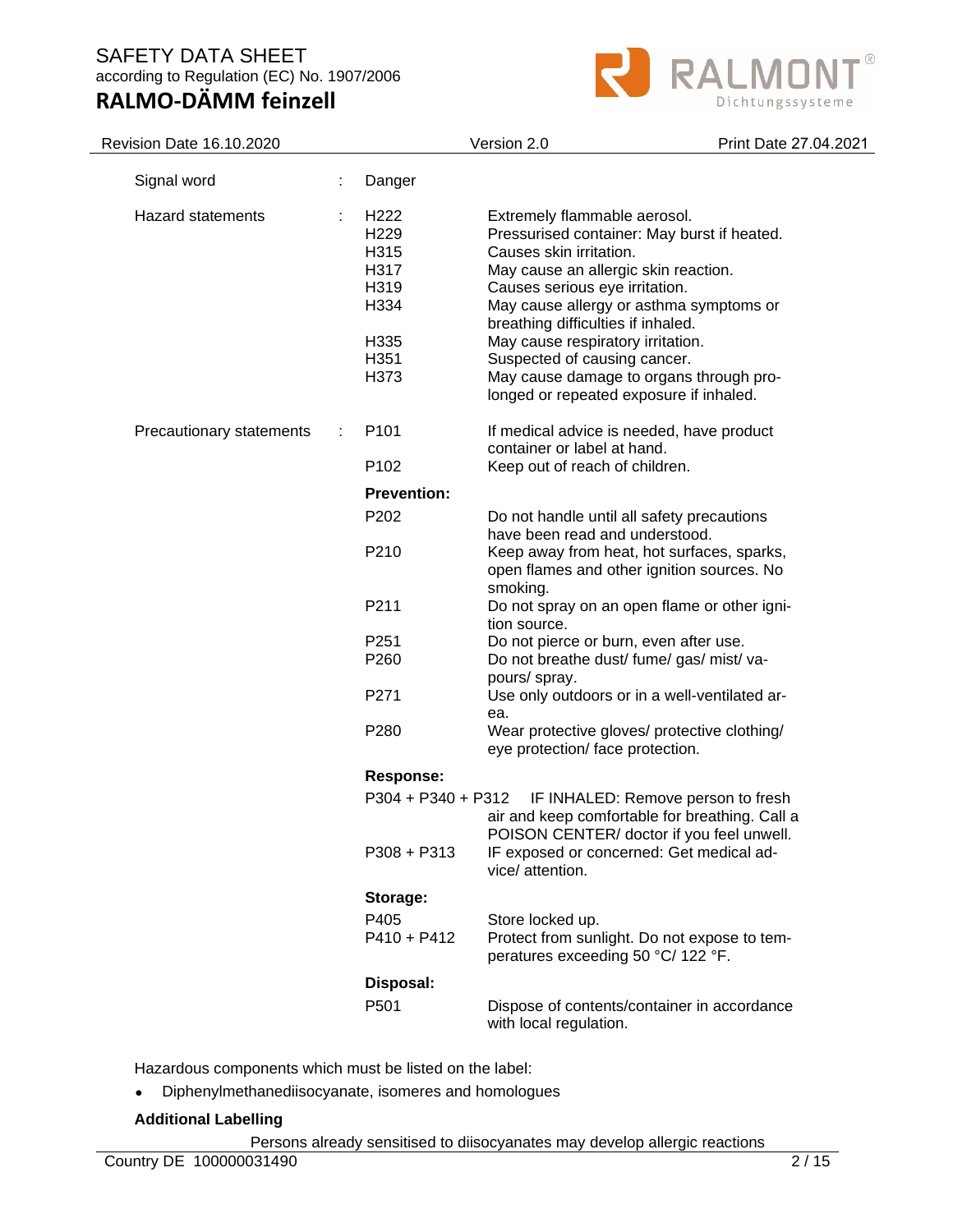

Revision Date 16.10.2020 Version 2.0 Print Date 27.04.2021

when using this product.

Persons suffering from asthma, eczema or skin problems should avoid contact, including dermal contact, with this product.

This product should not be used under conditions of poor ventilation unless a protective mask with an appropriate gas filter (i.e. type A1 according to standard EN 14387) is used.

#### **2.3 Other hazards**

This substance/mixture contains no components considered to be either persistent, bioaccumulative and toxic (PBT), or very persistent and very bioaccumulative (vPvB) at levels of 0.1% or higher.

#### **SECTION 3: Composition/information on ingredients**

#### **3.2 Mixtures**

#### **Components**

| Chemical name                                                    | CAS-No.<br>EC-No.<br>Registration number                      | Classification                                                                                                                                                             | Concentration<br>(% w/w) |
|------------------------------------------------------------------|---------------------------------------------------------------|----------------------------------------------------------------------------------------------------------------------------------------------------------------------------|--------------------------|
| Reaction products of phosphoryl<br>trichloride and methyloxirane | 1244733-77-4<br>807-935-0<br>01-2119486772-26-<br><b>XXXX</b> | Acute Tox. 4; H302                                                                                                                                                         | $>= 10 - 20$             |
| Diphenylmethanediisocyanate,<br>isomeres and homologues          | 9016-87-9<br>Not Assigned                                     | Acute Tox. 4; H332<br>Skin Irrit. 2; H315<br>Eye Irrit. 2; H319<br>Resp. Sens. 1; H334<br>Skin Sens. 1; H317<br>Carc. 2; H351<br>STOT SE 3; H335<br><b>STOT RE 2; H373</b> | $>= 10 - 20$             |
| Substances with a workplace exposure limit :                     |                                                               |                                                                                                                                                                            |                          |
| dimethyl ether                                                   | $115 - 10 - 6$<br>204-065-8<br>01-2119472128-37-<br>XXXX      | Flam. Gas 1; H220<br>Press. Gas Liquefied<br>gas; H280                                                                                                                     | $>= 10 - 20$             |
| isobutane                                                        | 75-28-5<br>200-857-2<br>01-2119485395-27-<br><b>XXXX</b>      | Flam. Gas 1; H220                                                                                                                                                          | $>= 5 - < 10$            |
| propane                                                          | 74-98-6<br>200-827-9<br>01-2119486944-21-<br>XXXX             | Flam. Gas 1; H220<br>Press. Gas Liquefied<br>gas; H280                                                                                                                     | $>= 2.5 - 5$             |

### **SECTION 4: First aid measures**

#### **4.1 Description of first aid measures**

General advice : Move out of dangerous area.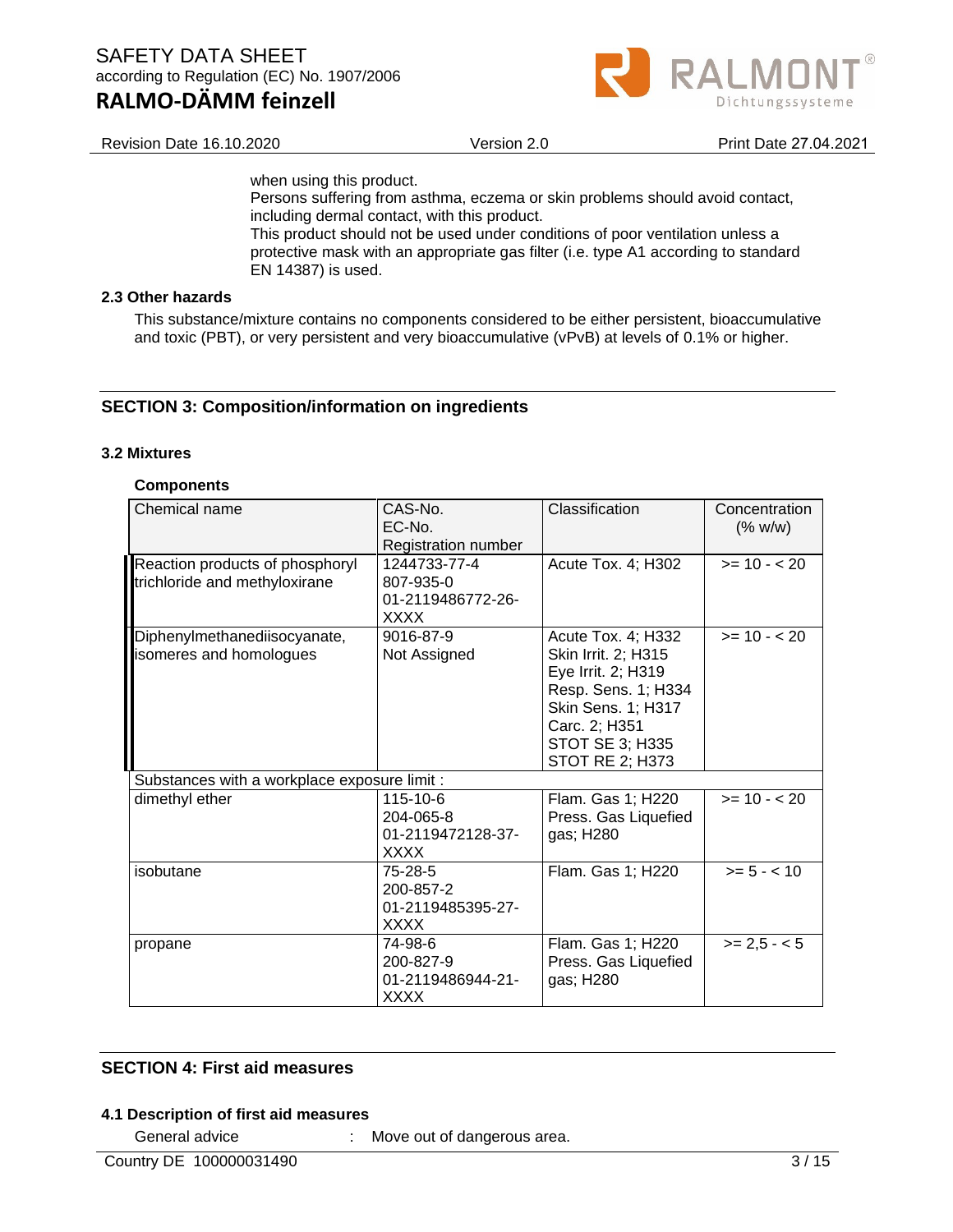# **RALMO-DÄMM feinzell**



| Revision Date 16.10.2020                                        | Version 2.0                                                                                                                                                                                                                                                                                                                                                                              | Print Date 27.04.2021 |
|-----------------------------------------------------------------|------------------------------------------------------------------------------------------------------------------------------------------------------------------------------------------------------------------------------------------------------------------------------------------------------------------------------------------------------------------------------------------|-----------------------|
|                                                                 | Consult a physician.<br>Show this safety data sheet to the doctor in attendance.                                                                                                                                                                                                                                                                                                         |                       |
| If inhaled                                                      | Move to fresh air.                                                                                                                                                                                                                                                                                                                                                                       |                       |
| In case of skin contact                                         | Take off contaminated clothing and shoes immediately.<br>Wash off with soap and plenty of water.<br>If symptoms persist, call a physician.                                                                                                                                                                                                                                               |                       |
| In case of eye contact                                          | Immediately flush eye(s) with plenty of water.<br>Remove contact lenses.<br>Keep eye wide open while rinsing.<br>If eye irritation persists, consult a specialist.                                                                                                                                                                                                                       |                       |
| If swallowed                                                    | Do not induce vomiting without medical advice.<br>Rinse mouth with water.<br>Do not give milk or alcoholic beverages.<br>Never give anything by mouth to an unconscious person.                                                                                                                                                                                                          |                       |
| 4.2 Most important symptoms and effects, both acute and delayed |                                                                                                                                                                                                                                                                                                                                                                                          |                       |
| Symptoms                                                        | Asthmatic appearance<br>Cough<br>Respiratory disorder<br>Allergic reactions<br>Excessive lachrymation<br>Erythema<br>Dermatitis<br>See Section 11 for more detailed information on health effects<br>and symptoms.                                                                                                                                                                       |                       |
| <b>Risks</b>                                                    | irritant effects<br>sensitising effects<br>Causes skin irritation.<br>May cause an allergic skin reaction.<br>Causes serious eye irritation.<br>May cause allergy or asthma symptoms or breathing difficul-<br>ties if inhaled.<br>May cause respiratory irritation.<br>Suspected of causing cancer.<br>May cause damage to organs through prolonged or repeated<br>exposure if inhaled. |                       |
|                                                                 | 4.3 Indication of any immediate medical attention and special treatment needed                                                                                                                                                                                                                                                                                                           |                       |
| Treatment                                                       | Treat symptomatically.                                                                                                                                                                                                                                                                                                                                                                   |                       |

# **SECTION 5: Firefighting measures**

|  | 5.1 Extinguishing media |  |
|--|-------------------------|--|
|--|-------------------------|--|

Suitable extinguishing media : Water spray jet Dry powder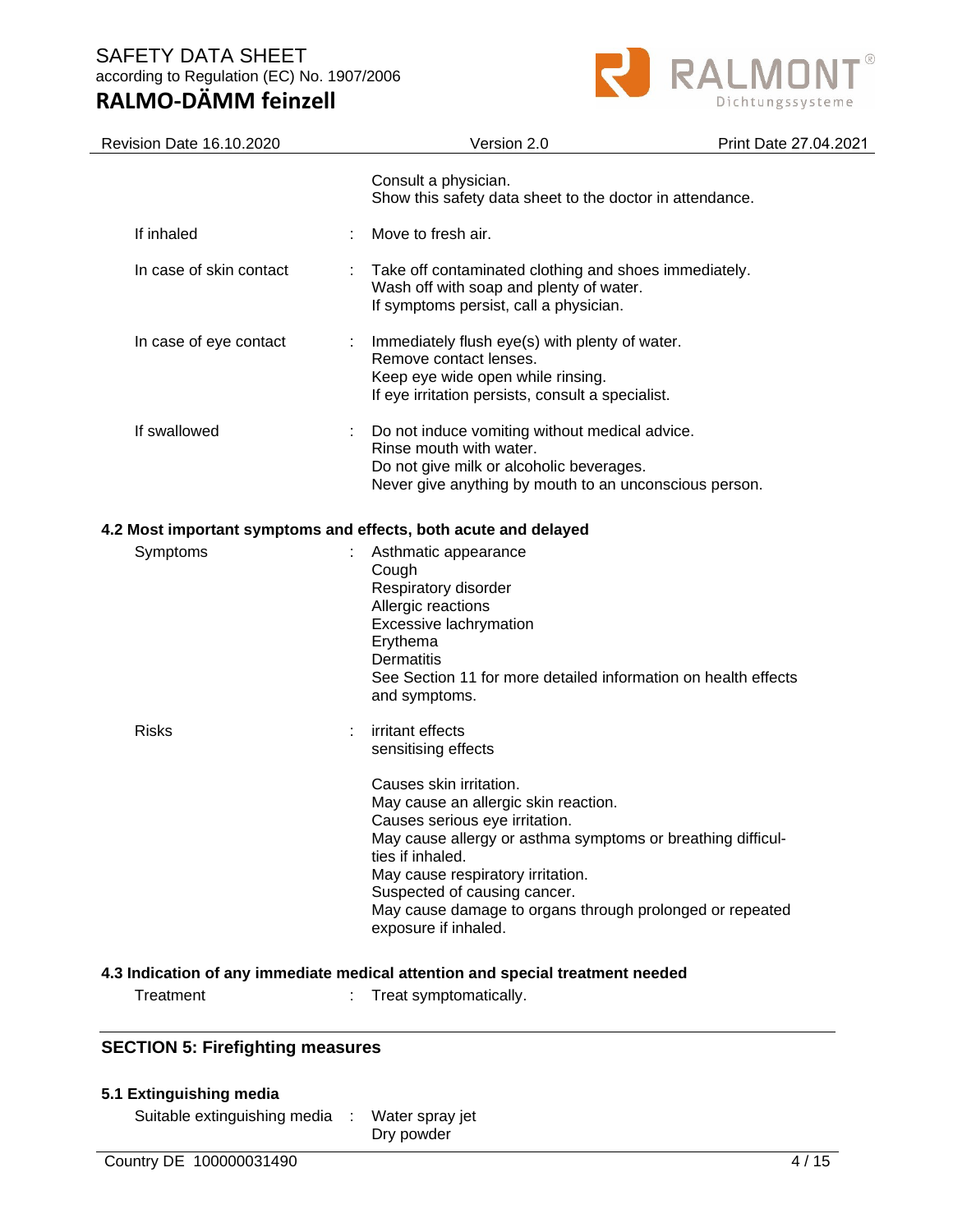# **RALMO-DÄMM feinzell**



| <b>Revision Date 16.10.2020</b>                           | Version 2.0                                                                                           | Print Date 27.04.2021 |
|-----------------------------------------------------------|-------------------------------------------------------------------------------------------------------|-----------------------|
|                                                           | Foam<br>Carbon dioxide (CO2)                                                                          |                       |
| Unsuitable extinguishing<br>media                         | : High volume water jet                                                                               |                       |
| 5.2 Special hazards arising from the substance or mixture |                                                                                                       |                       |
| Hazardous combustion prod- : Carbon dioxide (CO2)<br>ucts | Carbon monoxide<br>Nitrogen oxides (NOx)<br>Hydrogen cyanide (hydrocyanic acid)<br>Chlorine compounds |                       |
| 5.3 Advice for firefighters                               |                                                                                                       |                       |
| for firefighters                                          | Special protective equipment : In the event of fire, wear self-contained breathing apparatus.         |                       |
| Further information                                       | Use water spray to cool unopened containers.<br>÷.                                                    |                       |

# **SECTION 6: Accidental release measures**

#### **6.1 Personal precautions, protective equipment and emergency procedures**

| Personal precautions          | : Use personal protective equipment.<br>Deny access to unprotected persons.                                                                             |
|-------------------------------|---------------------------------------------------------------------------------------------------------------------------------------------------------|
| 6.2 Environmental precautions |                                                                                                                                                         |
| Environmental precautions     | : Do not flush into surface water or sanitary sewer system.<br>If the product contaminates rivers and lakes or drains inform<br>respective authorities. |

#### **6.3 Methods and material for containment and cleaning up**

#### **6.4 Reference to other sections**

For personal protection see section 8.

#### **SECTION 7: Handling and storage**

#### **7.1 Precautions for safe handling**

| Advice on safe handling | : Avoid exceeding the given occupational exposure limits (see<br>section 8).    |
|-------------------------|---------------------------------------------------------------------------------|
|                         | Do not get in eyes, on skin, or on clothing.                                    |
|                         | For personal protection see section 8.                                          |
|                         | Persons with a history of skin sensitisation problems or asth-                  |
|                         | ma, allergies, chronic or recurrent respiratory disease should                  |
|                         | not be employed in any process in which this mixture is being<br>used.          |
|                         | Smoking, eating and drinking should be prohibited in the ap-<br>plication area. |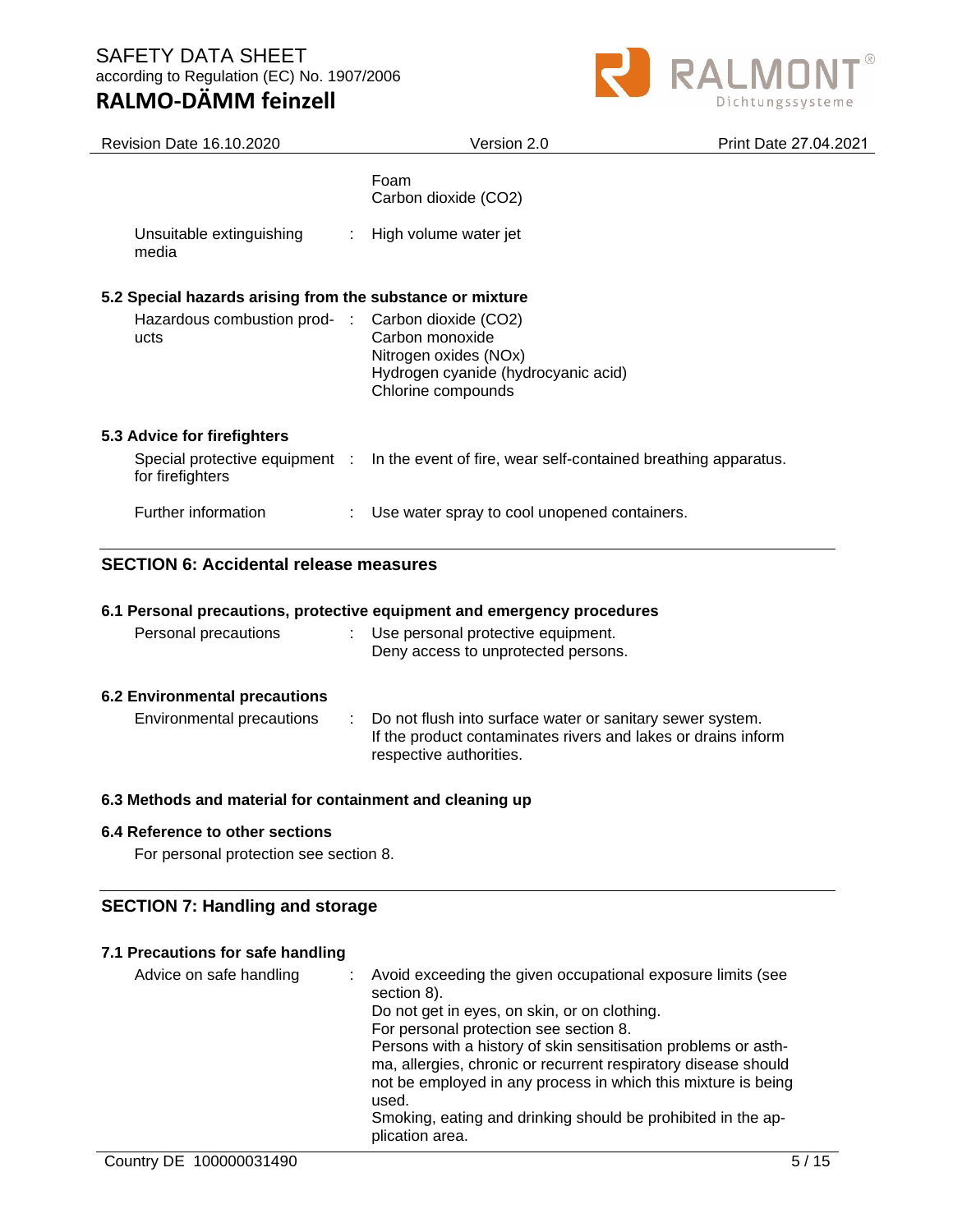



| <b>Revision Date 16.10.2020</b>                                  | Version 2.0                                                                                                                                                                                                                                                                                                                                                                             | Print Date 27.04.2021 |
|------------------------------------------------------------------|-----------------------------------------------------------------------------------------------------------------------------------------------------------------------------------------------------------------------------------------------------------------------------------------------------------------------------------------------------------------------------------------|-----------------------|
|                                                                  | Take precautionary measures against static discharge.<br>Open drum carefully as content may be under pressure.<br>Follow standard hygiene measures when handling chemical<br>products                                                                                                                                                                                                   |                       |
| Advice on protection against<br>fire and explosion               | Keep away from heat/ sparks/ open flames/ hot surfaces. No<br>smoking. Do not spray on a naked flame or any incandescent<br>material. Take precautionary measures against electrostatic<br>discharges.                                                                                                                                                                                  |                       |
| Hygiene measures                                                 | Handle in accordance with good industrial hygiene and safety<br>practice. When using do not eat or drink. When using do not<br>smoke. Wash hands before breaks and at the end of workday.                                                                                                                                                                                               |                       |
| 7.2 Conditions for safe storage, including any incompatibilities |                                                                                                                                                                                                                                                                                                                                                                                         |                       |
| Requirements for storage<br>areas and containers                 | BEWARE: Aerosol is pressurized. Keep away from direct sun<br>exposure and temperatures over 50 °C. Do not open by force<br>or throw into fire even after use. Do not spray on flames or<br>red-hot objects. Store in original container. Keep container<br>tightly closed in a dry and well-ventilated place. Observe label<br>precautions. Store in accordance with local regulations. |                       |
| Storage class (TRGS 510)                                         | 2B, Aerosol cans and lighters                                                                                                                                                                                                                                                                                                                                                           |                       |
| Further information on stor-<br>age stability                    | No decomposition if stored and applied as directed.                                                                                                                                                                                                                                                                                                                                     |                       |
| 7.3 Specific end use(s)                                          |                                                                                                                                                                                                                                                                                                                                                                                         |                       |

# **SECTION 8: Exposure controls/personal protection**

#### **8.1 Control parameters**

#### **Occupational Exposure Limits**

| Components                                              | CAS-No.                                                           | Value type (Form<br>of exposure)                                  | Control parame-<br>ters $*$       | Basis *     |
|---------------------------------------------------------|-------------------------------------------------------------------|-------------------------------------------------------------------|-----------------------------------|-------------|
|                                                         | Further information: For the two core content the limit values of |                                                                   |                                   |             |
|                                                         |                                                                   | the single isomers apply (4,4'-MDI, 2,4'-MDI, 2,2'-MDI); for the  |                                   |             |
|                                                         |                                                                   | homologue content use the exposure assessment value (as indi-     |                                   |             |
|                                                         | cated by the manufacturer).                                       |                                                                   |                                   |             |
| Diphenylmethanediisocyanate, isomeres<br>and homologues | 9016-87-9                                                         | AGW (Inhalable<br>fraction)                                       | $0,05 \,\mathrm{mg/m}$ 3<br>(MDI) | DE TRGS 900 |
|                                                         | Peak-limit: excursion factor (category): 1;=2=(l)                 |                                                                   |                                   |             |
|                                                         | Further information: Senate commission for the review of com-     |                                                                   |                                   |             |
|                                                         | pounds at the work place dangerous for the health (MAK-           |                                                                   |                                   |             |
|                                                         |                                                                   | commission)., The exposure limit is established for monomers.     |                                   |             |
|                                                         |                                                                   | For regulatory details on oligomers and polymers see TRGS 430     |                                   |             |
|                                                         |                                                                   | 'Isocyanate'., Skin absorption, When there is compliance with the |                                   |             |
|                                                         |                                                                   | OEL and biological tolerance values, there is no risk of harming  |                                   |             |
|                                                         |                                                                   | the unborn child, Substance sensitizing through the skin and res- |                                   |             |
|                                                         | piratory system                                                   |                                                                   |                                   |             |
| dimethyl ether                                          | 115-10-6                                                          | <b>TWA</b>                                                        | $1.000$ ppm<br>1.920 mg/m3        | 2000/39/EC  |
|                                                         | Further information: Indicative                                   |                                                                   |                                   |             |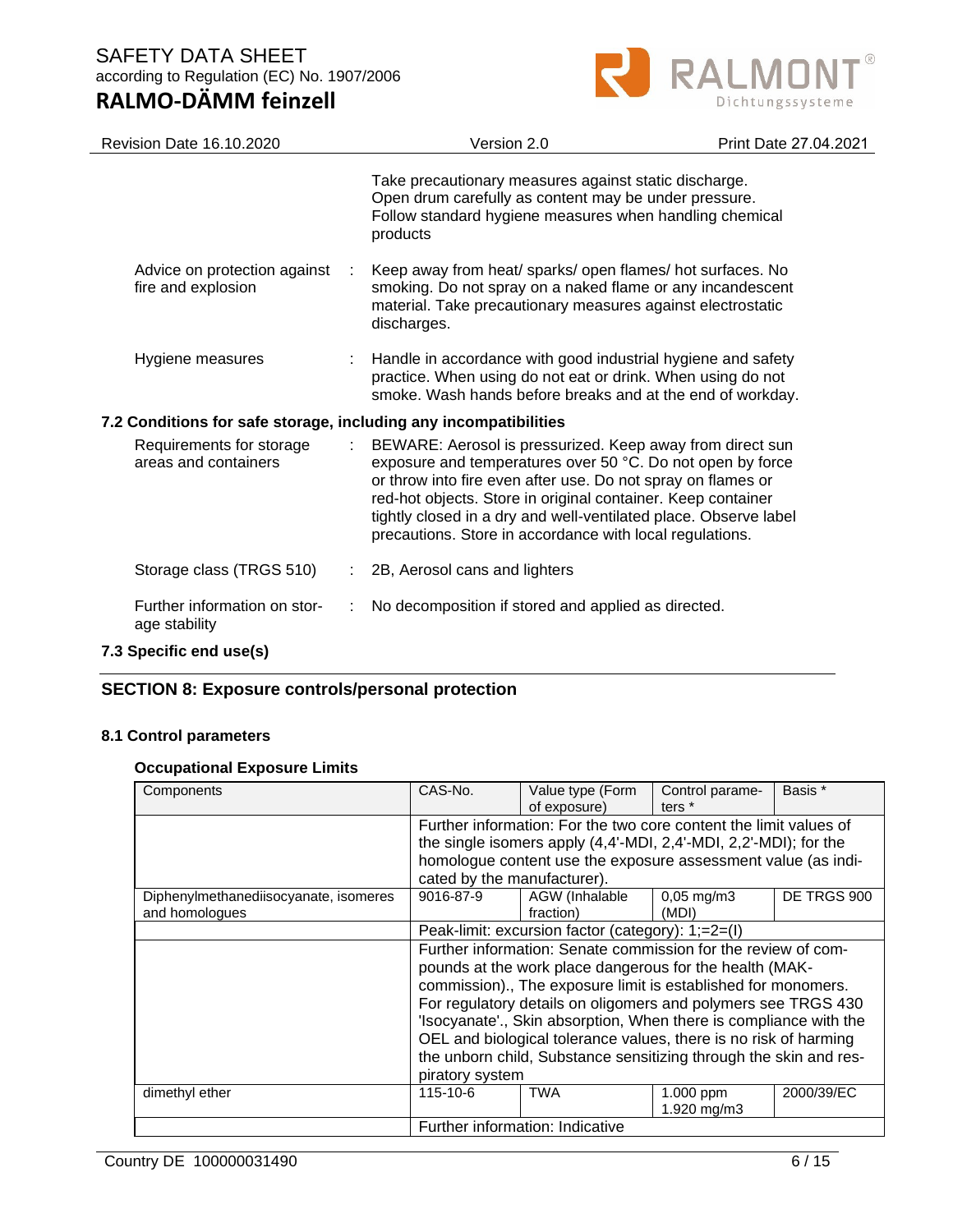

| <b>Revision Date 16.10.2020</b> | Version 2.0                                                                                                                                                                                 |                                                 | Print Date 27.04.2021      |             |
|---------------------------------|---------------------------------------------------------------------------------------------------------------------------------------------------------------------------------------------|-------------------------------------------------|----------------------------|-------------|
|                                 |                                                                                                                                                                                             | <b>AGW</b>                                      | 1.000 ppm<br>1.900 mg/m3   | DE TRGS 900 |
|                                 |                                                                                                                                                                                             | Peak-limit: excursion factor (category): 8;(II) |                            |             |
|                                 | Further information: Senate commission for the review of com-<br>pounds at the work place dangerous for the health (MAK-<br>commission)., European Union (The EU has established a limit    |                                                 |                            |             |
|                                 | value: deviations in value and peak limit are possible)                                                                                                                                     |                                                 |                            |             |
| isobutane                       | 75-28-5                                                                                                                                                                                     | <b>AGW</b>                                      | $1.000$ ppm<br>2.400 mg/m3 | DE TRGS 900 |
|                                 | Peak-limit: excursion factor (category): 4;(II)<br>Further information: Senate commission for the review of com-<br>pounds at the work place dangerous for the health (MAK-                 |                                                 |                            |             |
|                                 |                                                                                                                                                                                             |                                                 |                            |             |
|                                 |                                                                                                                                                                                             |                                                 |                            |             |
|                                 | commission).                                                                                                                                                                                |                                                 |                            |             |
| propane                         | 74-98-6                                                                                                                                                                                     | AGW                                             | 1.000 ppm<br>1.800 mg/m3   | DE TRGS 900 |
|                                 | Peak-limit: excursion factor (category): 4;(II)<br>Further information: Senate commission for the review of com-<br>pounds at the work place dangerous for the health (MAK-<br>commission). |                                                 |                            |             |
|                                 |                                                                                                                                                                                             |                                                 |                            |             |

\*The above mentioned values are in accordance with the legislation in effect at the date of the release of this safety data sheet.

#### **8.2 Exposure controls**

#### **Personal protective equipment**

| Eye protection                         | Safety glasses with side-shields conforming to EN166<br>Eye wash bottle with pure water                                                                                                                                                                                                                                                                                                                                                                                                                                                                                               |
|----------------------------------------|---------------------------------------------------------------------------------------------------------------------------------------------------------------------------------------------------------------------------------------------------------------------------------------------------------------------------------------------------------------------------------------------------------------------------------------------------------------------------------------------------------------------------------------------------------------------------------------|
| Hand protection                        | : Chemical-resistant, impervious gloves complying with an ap-<br>proved standard must be worn at all times when handling<br>chemical products. Reference number EN 374. Follow manu-<br>facturer specifications.                                                                                                                                                                                                                                                                                                                                                                      |
|                                        | Suitable for short time use or protection against splashes:<br>Butyl rubber/nitrile rubber gloves (> 0,1 mm)<br>Contaminated gloves should be removed.<br>Suitable for permanent exposure:<br>Viton gloves (0.4 mm),<br>breakthrough time > 30 min.                                                                                                                                                                                                                                                                                                                                   |
| Skin and body protection               | Protective clothing (e.g. Safety shoes acc. to EN ISO 20345,<br>long-sleeved working clothing, long trousers).                                                                                                                                                                                                                                                                                                                                                                                                                                                                        |
| Respiratory protection<br>t.           | In case of inadequate ventilation wear respiratory protection.<br>Respirator selection must be based on known or anticipated<br>exposure levels, the hazards of the product and the safe work-<br>ing limits of the selected respirator.<br>organic vapor (Type A) and particulate filter<br>A1: < 1000 ppm; A2: < 5000 ppm; A3: < 10000 ppm<br>P1: Inert material; P2, P3: hazardous substances<br>Ensure adequate ventilation, especially in confined areas.<br>When workers are facing concentrations above the exposure<br>limit they must use appropriate certified respirators. |
| <b>Environmental exposure controls</b> |                                                                                                                                                                                                                                                                                                                                                                                                                                                                                                                                                                                       |
| General advice<br>÷.                   | Do not flush into surface water or sanitary sewer system.<br>If the product contaminates rivers and lakes or drains inform                                                                                                                                                                                                                                                                                                                                                                                                                                                            |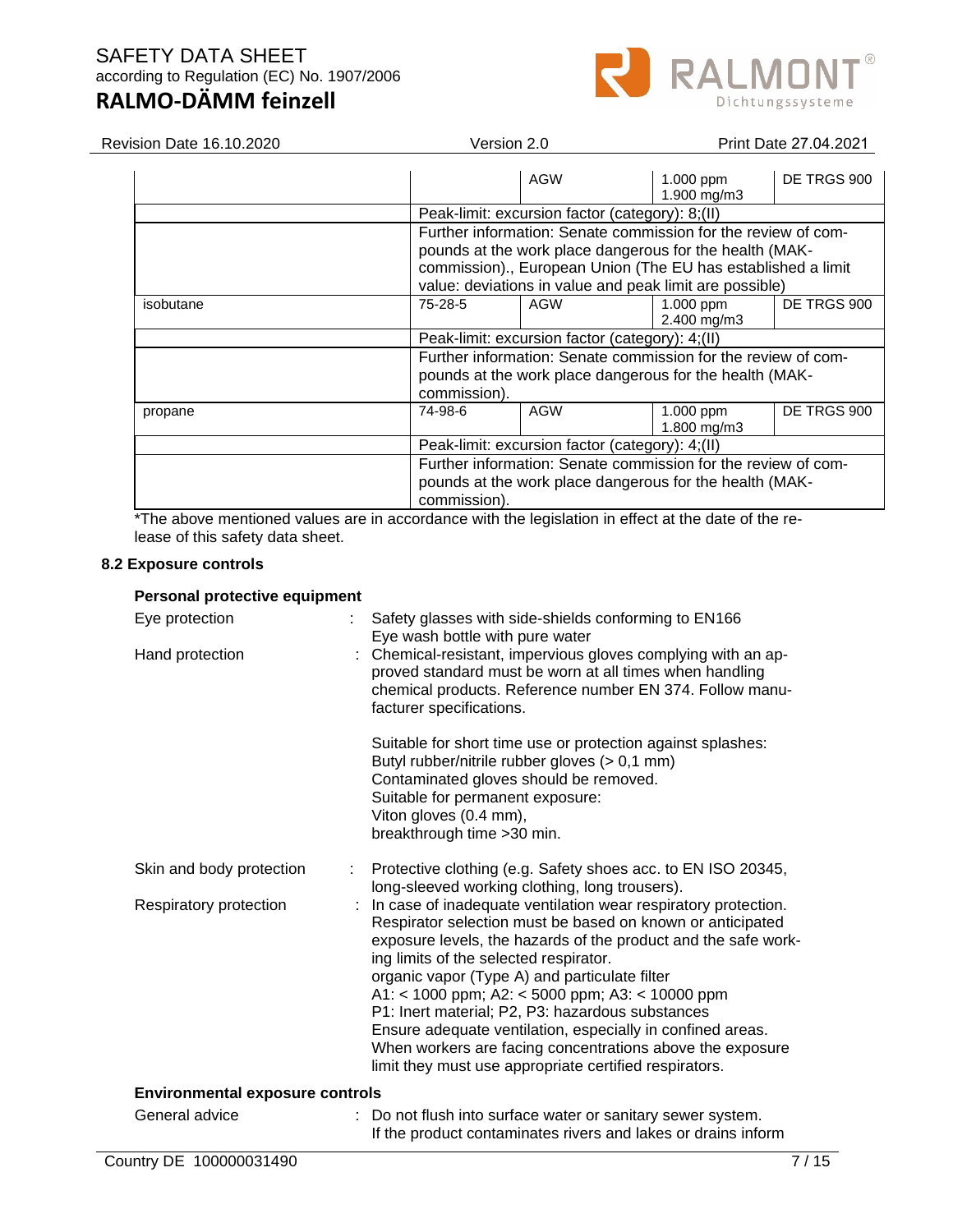

Revision Date 16.10.2020 Version 2.0 Print Date 27.04.2021

respective authorities.

# **SECTION 9: Physical and chemical properties**

#### **9.1 Information on basic physical and chemical properties**

| Appearance<br>Colour<br>Odour<br><b>Odour Threshold</b>                 |                           | aerosol<br>various<br>No data available<br>No data available |
|-------------------------------------------------------------------------|---------------------------|--------------------------------------------------------------|
| рH                                                                      | t                         | Not applicable                                               |
| Melting point/range / Freezing : No data available                      |                           |                                                              |
| point<br>Boiling point/boiling range                                    | t.                        | No data available                                            |
| Flash point                                                             | t                         | Not applicable                                               |
| Evaporation rate                                                        | ÷.                        | No data available                                            |
| Flammability (solid, gas)                                               | $\mathbb{Z}^{\mathbb{Z}}$ | Extremely flammable aerosol.                                 |
| Upper explosion limit / Upper :<br>flammability limit                   |                           | No data available                                            |
| Lower explosion limit / Lower : No data available<br>flammability limit |                           |                                                              |
| Vapour pressure                                                         | t.                        | 5100 hPa                                                     |
| Relative vapour density                                                 | ÷.                        | No data available                                            |
| Density                                                                 |                           | 1,02 g/cm3 (25 °C)                                           |
| Solubility(ies)<br>Water solubility                                     | ÷.                        | No data available                                            |
| Solubility in other solvents                                            | $\mathbb{R}^n$            | No data available                                            |
| Partition coefficient: n-                                               | ÷.                        | No data available                                            |
| octanol/water<br>Auto-ignition temperature                              | t.                        | No data available                                            |
| Decomposition temperature                                               |                           | : No data available                                          |
| Viscosity<br>Viscosity, dynamic                                         |                           | No data available                                            |
| Viscosity, kinematic                                                    | ÷                         | Not applicable                                               |
| <b>Explosive properties</b>                                             |                           | No data available                                            |
| Oxidizing properties                                                    |                           | No data available                                            |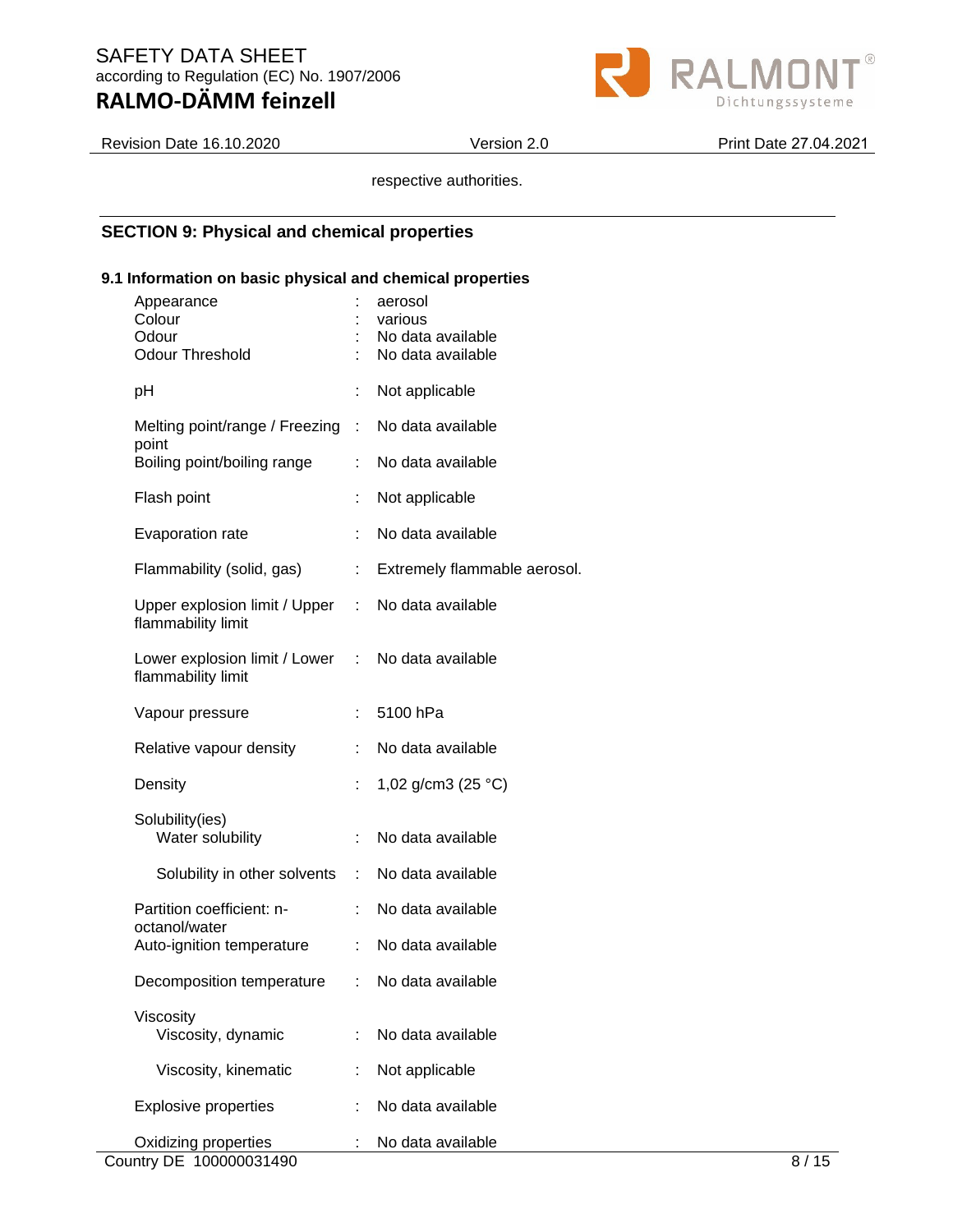

Revision Date 16.10.2020 Version 2.0 Print Date 27.04.2021

#### **9.2 Other information**

No data available

#### **SECTION 10: Stability and reactivity**

#### **10.1 Reactivity**

No dangerous reaction known under conditions of normal use.

#### **10.2 Chemical stability**

The product is chemically stable.

#### **10.3 Possibility of hazardous reactions**

Hazardous reactions : Stable under recommended storage conditions.

#### **10.4 Conditions to avoid**

| Conditions to avoid |  | Heat, flames and sparks. |
|---------------------|--|--------------------------|
|---------------------|--|--------------------------|

#### **10.5 Incompatible materials**

| Materials to avoid |  | No data available |
|--------------------|--|-------------------|
|--------------------|--|-------------------|

#### **10.6 Hazardous decomposition products**

No decomposition if stored and applied as directed.

#### **SECTION 11: Toxicological information**

#### **11.1 Information on toxicological effects**

#### **Acute toxicity**

Not classified based on available information.

#### **Components:**

# **Reaction products of phosphoryl trichloride and methyloxirane:**

| Acute oral toxicity                              |    | : LD50 Oral (Rat): $> 630$ mg/kg                                                                                                                                                      |
|--------------------------------------------------|----|---------------------------------------------------------------------------------------------------------------------------------------------------------------------------------------|
| Acute inhalation toxicity                        |    | : $LC50 (Rat): > 7 mg/l$<br>Exposure time: 4 h<br>Test atmosphere: dust/mist                                                                                                          |
| Acute dermal toxicity                            |    | : LD50 Dermal (Rabbit): $>$ 5.000 mg/kg                                                                                                                                               |
| Acute oral toxicity<br>Acute inhalation toxicity | ÷. | Diphenylmethanediisocyanate, isomeres and homologues:<br>: LD50 Oral (Rat): $> 10.000$ mg/kg<br>Acute toxicity estimate: 1,5 mg/l<br>Exposure time: 4 h<br>Test atmosphere: dust/mist |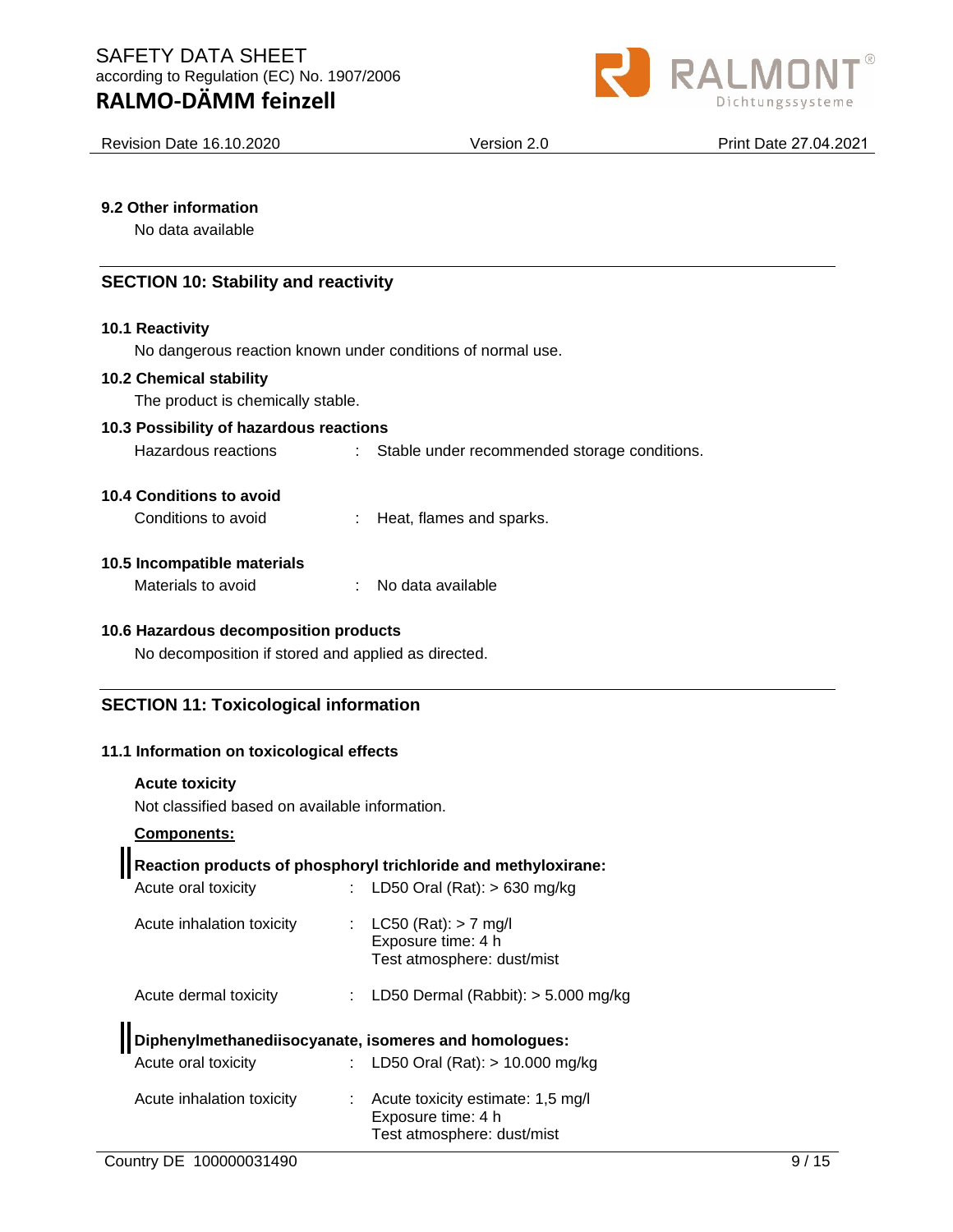



| Revision Date 16.10.2020                                                        | Version 2.0                                                                                                       | Print Date 27.04.2021 |
|---------------------------------------------------------------------------------|-------------------------------------------------------------------------------------------------------------------|-----------------------|
|                                                                                 | Method: Expert judgement<br>Assessment: The component/mixture is moderately toxic after<br>short term inhalation. |                       |
| Acute dermal toxicity<br>÷                                                      | LD50 Dermal (Rabbit): > 9.400 mg/kg                                                                               |                       |
| <b>Skin corrosion/irritation</b><br>Causes skin irritation.                     |                                                                                                                   |                       |
| Serious eye damage/eye irritation<br>Causes serious eye irritation.             |                                                                                                                   |                       |
| Respiratory or skin sensitisation                                               |                                                                                                                   |                       |
| <b>Skin sensitisation</b><br>May cause an allergic skin reaction.               |                                                                                                                   |                       |
| <b>Respiratory sensitisation</b>                                                | May cause allergy or asthma symptoms or breathing difficulties if inhaled.                                        |                       |
| <b>Germ cell mutagenicity</b><br>Not classified based on available information. |                                                                                                                   |                       |
| Carcinogenicity<br>Suspected of causing cancer.                                 |                                                                                                                   |                       |
| <b>Reproductive toxicity</b><br>Not classified based on available information.  |                                                                                                                   |                       |
| <b>STOT - single exposure</b><br>May cause respiratory irritation.              |                                                                                                                   |                       |
| <b>STOT - repeated exposure</b>                                                 | May cause damage to organs through prolonged or repeated exposure if inhaled.                                     |                       |
| <b>Aspiration toxicity</b><br>Not classified based on available information.    |                                                                                                                   |                       |
| <b>SECTION 12: Ecological information</b>                                       |                                                                                                                   |                       |

### **12.1 Toxicity**

| <b>Components:</b>                                    |                                                                                        |
|-------------------------------------------------------|----------------------------------------------------------------------------------------|
| Diphenylmethanediisocyanate, isomeres and homologues: |                                                                                        |
| Toxicity to fish                                      | LC50 (Brachydanio rerio (zebrafish)): > 1.000 mg/l<br>Exposure time: 96 h              |
| Toxicity to algae                                     | EC50 (Desmodesmus subspicatus (green algae)): $> 1.640$<br>mq/l<br>Exposure time: 72 h |

#### **12.2 Persistence and degradability**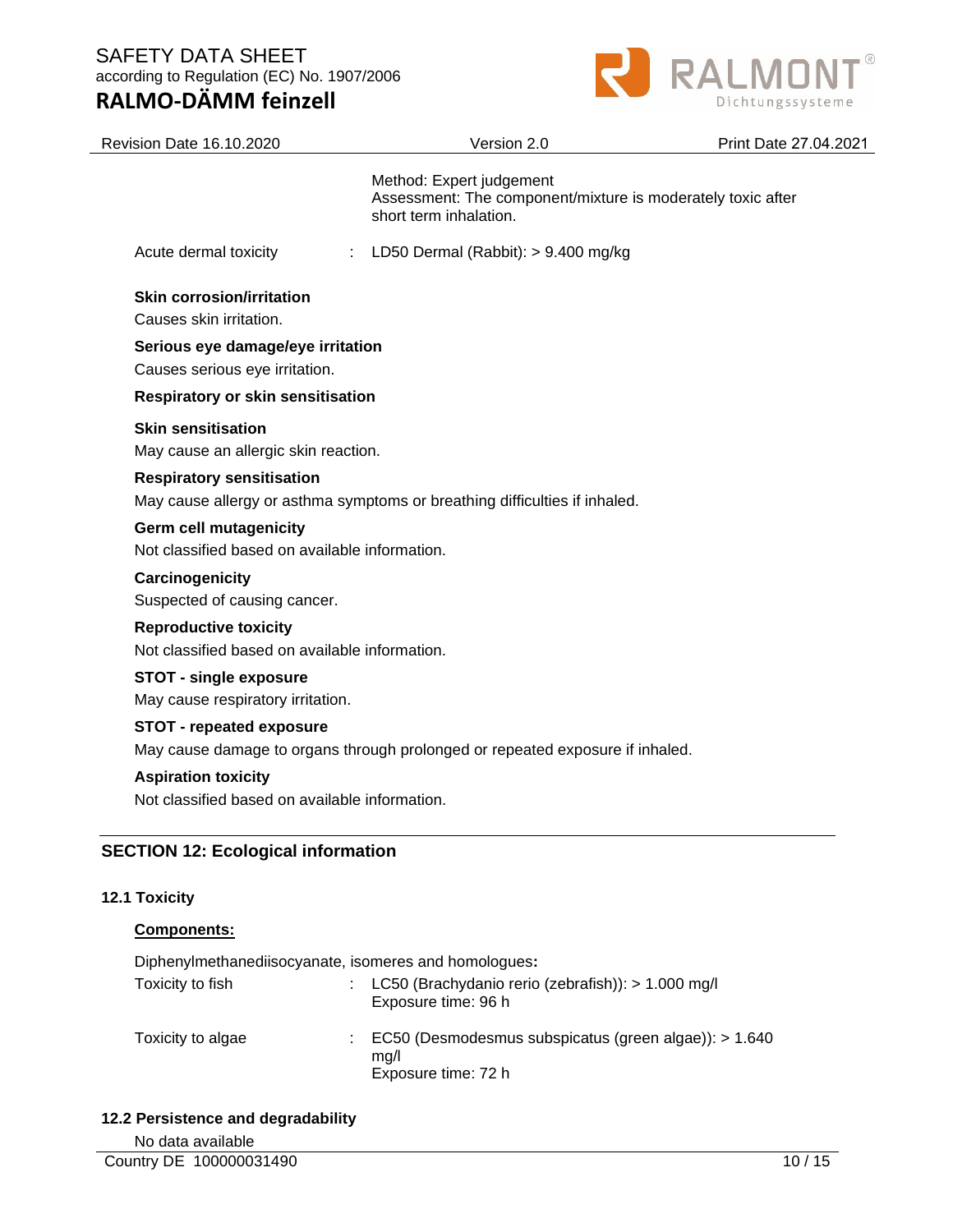

| <b>Revision Date 16.10.2020</b>                     | Version 2.0                                                                                                                                                                                                | Print Date 27.04.2021 |
|-----------------------------------------------------|------------------------------------------------------------------------------------------------------------------------------------------------------------------------------------------------------------|-----------------------|
| 12.3 Bioaccumulative potential<br>No data available |                                                                                                                                                                                                            |                       |
| 12.4 Mobility in soil<br>No data available          |                                                                                                                                                                                                            |                       |
| 12.5 Results of PBT and vPvB assessment             |                                                                                                                                                                                                            |                       |
| <b>Product:</b><br>Assessment                       | This substance/mixture contains no components considered<br>to be either persistent, bioaccumulative and toxic (PBT), or<br>very persistent and very bioaccumulative (vPvB) at levels of<br>0.1% or higher |                       |
| 12.6 Other adverse effects                          |                                                                                                                                                                                                            |                       |
| Product:<br>Additional ecological infor-<br>mation  | $\therefore$ There is no data available for this product.                                                                                                                                                  |                       |

# **SECTION 13: Disposal considerations**

#### **13.1 Waste treatment methods**

| 3.1 Waste treatment methods |                                                                                                                                                                                                                             |
|-----------------------------|-----------------------------------------------------------------------------------------------------------------------------------------------------------------------------------------------------------------------------|
| Product                     | The generation of waste should be avoided or minimized<br>wherever possible.                                                                                                                                                |
|                             | Empty containers or liners may retain some product residues.<br>This material and its container must be disposed of in a safe<br>way.                                                                                       |
|                             | Dispose of surplus and non-recyclable products via a licensed<br>waste disposal contractor.                                                                                                                                 |
|                             | Disposal of this product, solutions and any by-products should<br>at all times comply with the requirements of environmental<br>protection and waste disposal legislation and any regional<br>local authority requirements. |
|                             | Avoid dispersal of spilled material and runoff and contact with<br>soil, waterways, drains and sewers.                                                                                                                      |
|                             | Free recycling by company PDR Recycling GmbH + Co KG.<br>Information for free call 0049-800-7836736                                                                                                                         |

# **SECTION 14: Transport information**

| 14.1 UN number               |    |                 |    |
|------------------------------|----|-----------------|----|
| <b>ADR</b>                   | ÷. | <b>UN 1950</b>  |    |
| <b>IMDG</b>                  | ÷. | <b>UN 1950</b>  |    |
| <b>IATA</b>                  | ÷. | <b>UN 1950</b>  |    |
| 14.2 UN proper shipping name |    |                 |    |
| <b>ADR</b>                   | t. | <b>AEROSOLS</b> |    |
| Country DE 100000031490      |    |                 | 15 |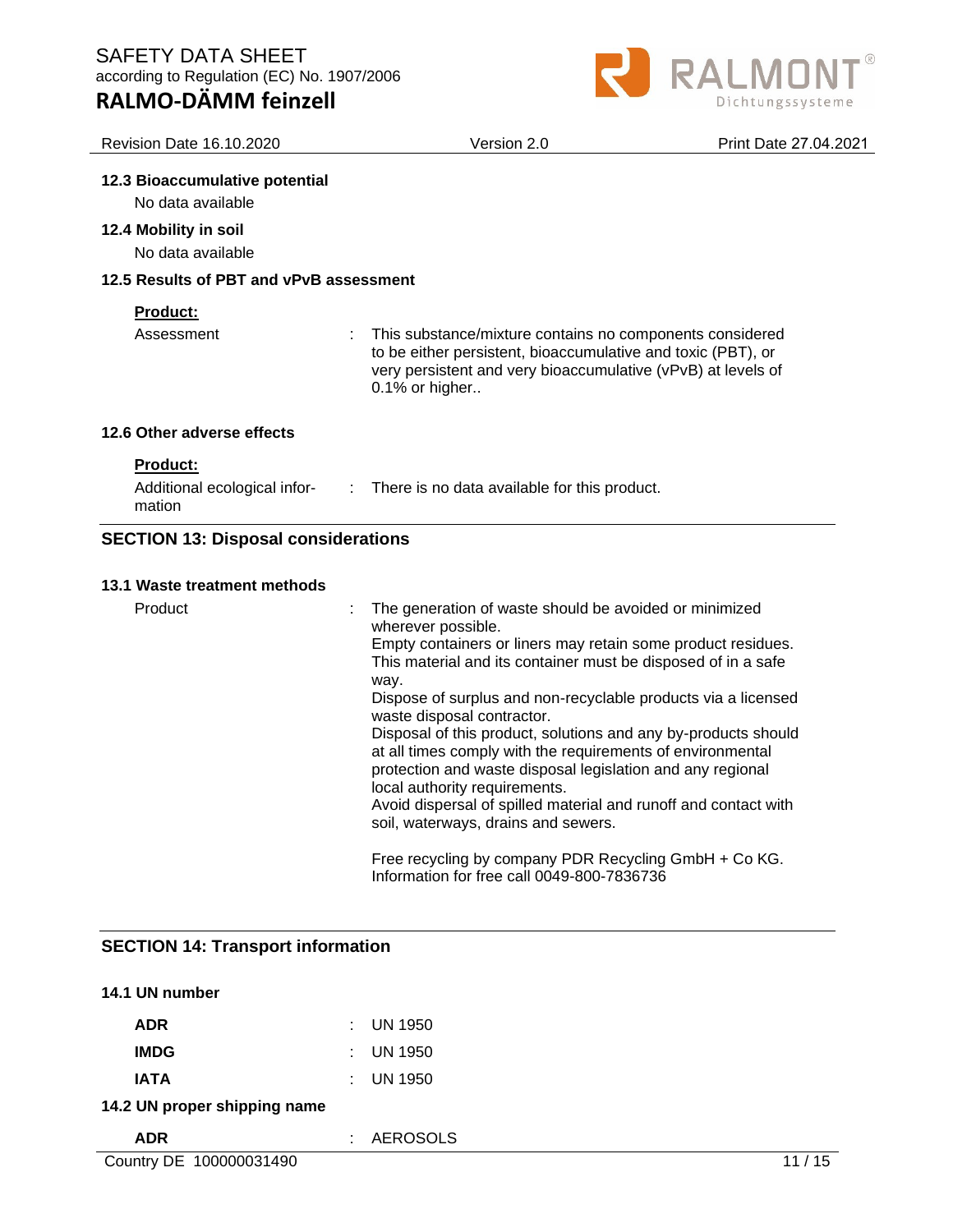

| Revision Date 16.10.2020                                                                                                        | Version 2.0                                                             | Print Date 27.04.2021 |
|---------------------------------------------------------------------------------------------------------------------------------|-------------------------------------------------------------------------|-----------------------|
|                                                                                                                                 |                                                                         |                       |
| <b>IMDG</b>                                                                                                                     | <b>AEROSOLS</b>                                                         |                       |
| <b>IATA</b>                                                                                                                     | Aerosols, flammable                                                     |                       |
| 14.3 Transport hazard class(es)                                                                                                 |                                                                         |                       |
| <b>ADR</b>                                                                                                                      | 2                                                                       |                       |
| <b>IMDG</b>                                                                                                                     | 2.1<br>÷                                                                |                       |
| <b>IATA</b>                                                                                                                     | 2.1                                                                     |                       |
| 14.4 Packing group                                                                                                              |                                                                         |                       |
| <b>ADR</b><br>Packing group<br><b>Classification Code</b><br>Labels<br>Tunnel restriction code                                  | Not assigned by regulation<br>5F<br>2.1<br>(D)                          |                       |
| <b>IMDG</b><br>Packing group<br>Labels<br>EmS Code                                                                              | Not assigned by regulation<br>2.1<br>$F-D, S-U$                         |                       |
| <b>IATA (Cargo)</b><br>Packing instruction (cargo<br>aircraft)<br>Packing instruction (LQ)<br>Packing group<br>Labels           | ÷.<br>203<br>Y203<br>Not assigned by regulation<br><b>Flammable Gas</b> |                       |
| <b>IATA (Passenger)</b><br>Packing instruction (passen-<br>ger aircraft)<br>Packing instruction (LQ)<br>Packing group<br>Labels | 203<br>÷<br>Y203<br>Not assigned by regulation<br><b>Flammable Gas</b>  |                       |
| <b>14.5 Environmental hazards</b>                                                                                               |                                                                         |                       |
| <b>ADR</b><br>Environmentally hazardous                                                                                         | ÷<br>no                                                                 |                       |
| <b>IMDG</b><br>Marine pollutant                                                                                                 | no                                                                      |                       |
| <b>IATA (Passenger)</b><br>Environmentally hazardous                                                                            | no                                                                      |                       |
| IATA (Cargo)<br>Environmentally hazardous                                                                                       | ÷<br>no                                                                 |                       |
| 14.6 Special precautions for user                                                                                               |                                                                         |                       |
|                                                                                                                                 | <i>Constituted</i> beauting and fax information                         |                       |

The transport classification(s) provided herein are for informational purposes only, and solely based upon the properties of the unpackaged material as it is described within this Safety Data Sheet. Transportation classifications may vary by mode of transportation, package sizes, and variations in regional or country regulations.

# **14.7 Transport in bulk according to Annex II of Marpol and the IBC Code**

Not applicable for product as supplied.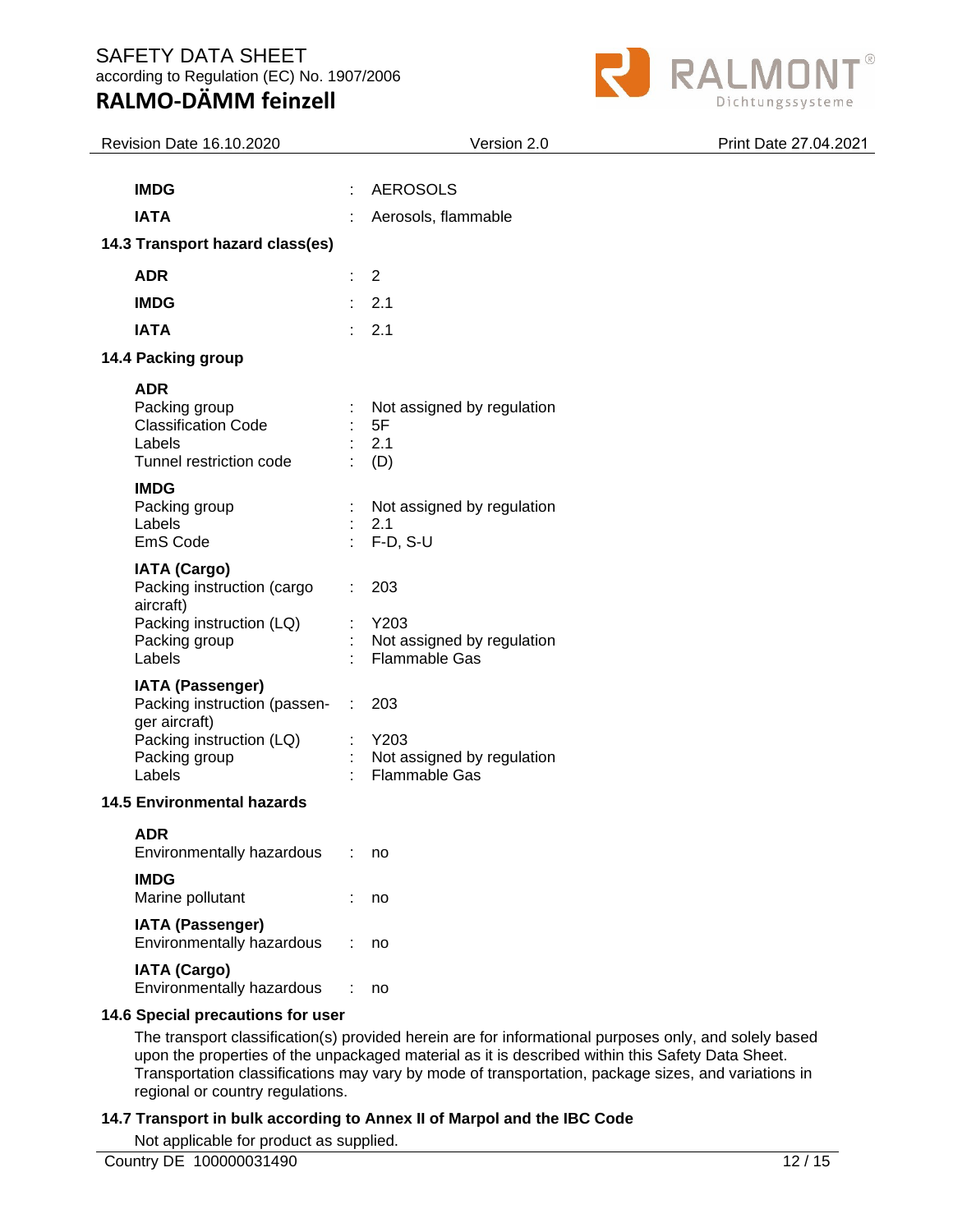

Revision Date 16.10.2020 Version 2.0 Print Date 27.04.2021

|                                                                                                                                                                                                                                                                                                                              | <b>SECTION 15: Regulatory information</b>                                                                                                                                                                     |                                                                                                                                                                                                                                                                       |                                                                                      |    |                                                                                                                                                                                                            |  |  |
|------------------------------------------------------------------------------------------------------------------------------------------------------------------------------------------------------------------------------------------------------------------------------------------------------------------------------|---------------------------------------------------------------------------------------------------------------------------------------------------------------------------------------------------------------|-----------------------------------------------------------------------------------------------------------------------------------------------------------------------------------------------------------------------------------------------------------------------|--------------------------------------------------------------------------------------|----|------------------------------------------------------------------------------------------------------------------------------------------------------------------------------------------------------------|--|--|
|                                                                                                                                                                                                                                                                                                                              | 15.1 Safety, health and environmental regulations/legislation specific for the substance or mixture                                                                                                           |                                                                                                                                                                                                                                                                       |                                                                                      |    |                                                                                                                                                                                                            |  |  |
|                                                                                                                                                                                                                                                                                                                              | REACH - Restrictions on the manufacture, placing on<br>the market and use of certain dangerous substances,<br>preparations and articles (Annex XVII)                                                          |                                                                                                                                                                                                                                                                       |                                                                                      | t. | Conditions of restriction for the fol-<br>lowing entries should be considered:<br>Diphenylmethanediisocyanate, iso-<br>meres and homologues (Number on<br>list $56$ )<br>N-methyl-2-pyrrolidone (Number on |  |  |
|                                                                                                                                                                                                                                                                                                                              |                                                                                                                                                                                                               |                                                                                                                                                                                                                                                                       |                                                                                      |    | list 72, 71, 30)                                                                                                                                                                                           |  |  |
|                                                                                                                                                                                                                                                                                                                              |                                                                                                                                                                                                               |                                                                                                                                                                                                                                                                       |                                                                                      |    |                                                                                                                                                                                                            |  |  |
|                                                                                                                                                                                                                                                                                                                              |                                                                                                                                                                                                               | International Chemical Weapons Convention (CWC)<br><b>Schedules of Toxic Chemicals and Precursors</b>                                                                                                                                                                 |                                                                                      |    | Not applicable                                                                                                                                                                                             |  |  |
|                                                                                                                                                                                                                                                                                                                              | REACH - Candidate List of Substances of Very High<br>Concern for Authorisation (Article 59).<br>REACH - List of substances subject to authorisation                                                           |                                                                                                                                                                                                                                                                       |                                                                                      |    | None of the components are listed<br>$(=>0.1\%)$ .                                                                                                                                                         |  |  |
|                                                                                                                                                                                                                                                                                                                              |                                                                                                                                                                                                               |                                                                                                                                                                                                                                                                       |                                                                                      |    | Not applicable                                                                                                                                                                                             |  |  |
|                                                                                                                                                                                                                                                                                                                              |                                                                                                                                                                                                               | (Annex XIV)<br>Regulation (EC) No 1005/2009 on substances that de-<br>plete the ozone layer<br>Regulation (EU) 2019/1021 on persistent organic pollu-<br>Regulation (EC) No 649/2012 of the European Parlia-<br>ment and the Council concerning the export and import |                                                                                      |    | Not applicable                                                                                                                                                                                             |  |  |
|                                                                                                                                                                                                                                                                                                                              |                                                                                                                                                                                                               |                                                                                                                                                                                                                                                                       |                                                                                      |    | Not applicable                                                                                                                                                                                             |  |  |
|                                                                                                                                                                                                                                                                                                                              | tants (recast)                                                                                                                                                                                                |                                                                                                                                                                                                                                                                       |                                                                                      |    | Not applicable                                                                                                                                                                                             |  |  |
|                                                                                                                                                                                                                                                                                                                              |                                                                                                                                                                                                               |                                                                                                                                                                                                                                                                       |                                                                                      |    |                                                                                                                                                                                                            |  |  |
|                                                                                                                                                                                                                                                                                                                              | of dangerous chemicals<br><b>REACH Information:</b>                                                                                                                                                           | All substances contained in our Products are                                                                                                                                                                                                                          |                                                                                      |    |                                                                                                                                                                                                            |  |  |
|                                                                                                                                                                                                                                                                                                                              |                                                                                                                                                                                                               | - registered by our upstream suppliers, and/or<br>- registered by us, and/or                                                                                                                                                                                          |                                                                                      |    |                                                                                                                                                                                                            |  |  |
|                                                                                                                                                                                                                                                                                                                              | - excluded from the regulation, and/or                                                                                                                                                                        |                                                                                                                                                                                                                                                                       |                                                                                      |    |                                                                                                                                                                                                            |  |  |
|                                                                                                                                                                                                                                                                                                                              | - exempted from the registration.                                                                                                                                                                             |                                                                                                                                                                                                                                                                       |                                                                                      |    |                                                                                                                                                                                                            |  |  |
|                                                                                                                                                                                                                                                                                                                              | Seveso III: Directive 2012/18/EU of the European Parliament and of the Council on the control of ma-<br>jor-accident hazards involving dangerous substances.<br><b>FLAMMABLE AEROSOLS</b><br>P <sub>3</sub> a |                                                                                                                                                                                                                                                                       |                                                                                      |    |                                                                                                                                                                                                            |  |  |
|                                                                                                                                                                                                                                                                                                                              | Water contaminating class<br>(Germany)                                                                                                                                                                        |                                                                                                                                                                                                                                                                       | WGK 1 slightly hazardous to water<br>Classification according to AwSV, Annex 1 (5.2) |    |                                                                                                                                                                                                            |  |  |
| Volatile organic compounds<br>Law on the incentive tax for volatile organic compounds<br>(VOCV)<br>Volatile organic compounds (VOC) content: 19,4 %<br>Directive 2010/75/EU of 24 November 2010 on industrial<br>emissions (integrated pollution prevention and control)<br>Volatile organic compounds (VOC) content: 19,4 % |                                                                                                                                                                                                               |                                                                                                                                                                                                                                                                       |                                                                                      |    |                                                                                                                                                                                                            |  |  |
|                                                                                                                                                                                                                                                                                                                              |                                                                                                                                                                                                               |                                                                                                                                                                                                                                                                       |                                                                                      |    |                                                                                                                                                                                                            |  |  |
|                                                                                                                                                                                                                                                                                                                              |                                                                                                                                                                                                               |                                                                                                                                                                                                                                                                       |                                                                                      |    |                                                                                                                                                                                                            |  |  |

# **Other regulations:**

#### 75/324/EEC

Take note of Law on the protection of mothers at work, in education and in studies (Maternity Protection Act - MuSchG).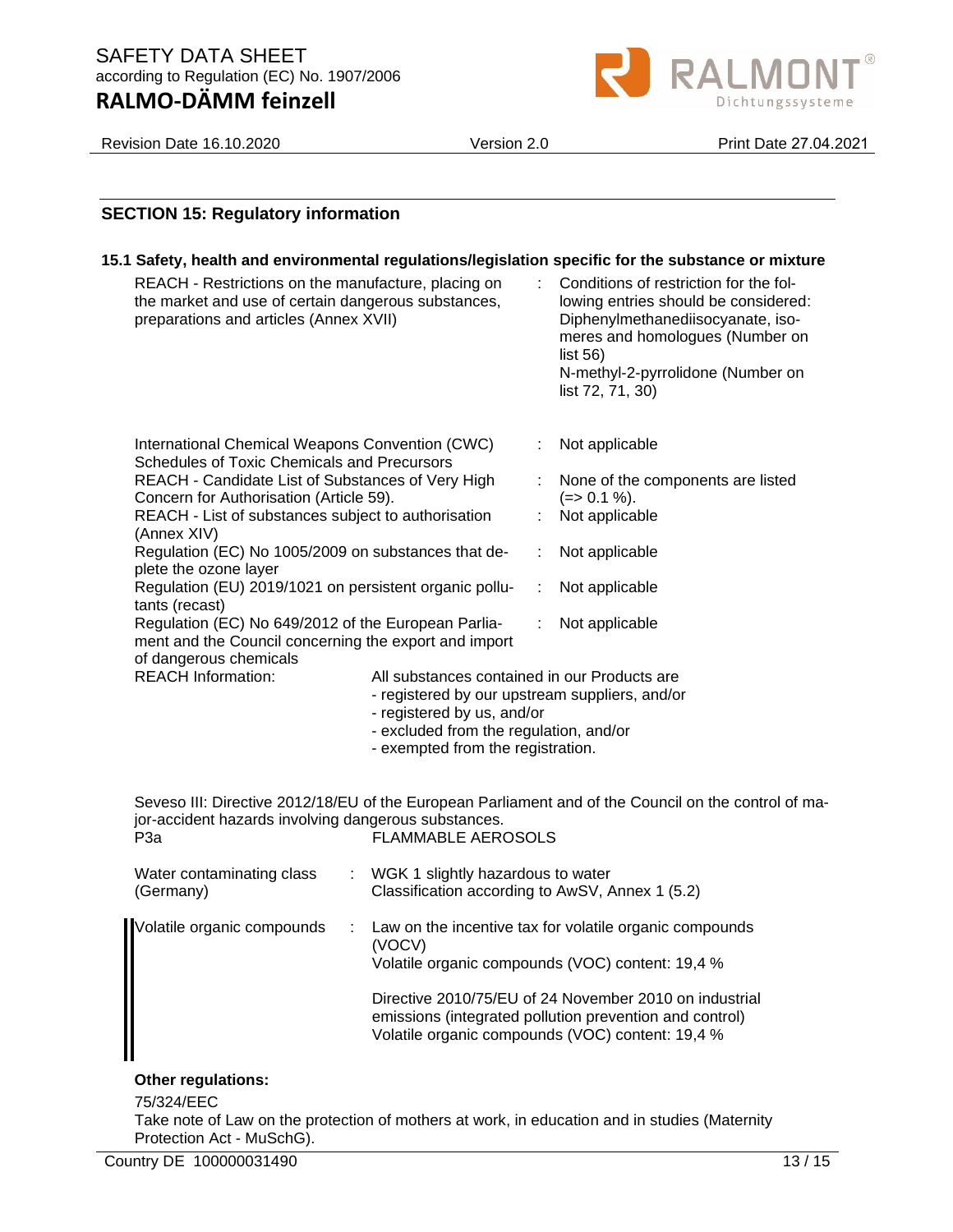| Product is no subject to the Chemicals Prohibition Ordinance. |  |  |
|---------------------------------------------------------------|--|--|

Contains a substance which is subject to the TRGS 905 list of carcinogenic, germ cell mutagenic and reproductive toxic substances. : Diphenylmethanediisocyanate, polymeric

#### **15.2 Chemical safety assessment**

No Chemical Safety Assessment has been carried out for this mixture by the supplier.

#### **SECTION 16: Other information**

#### **Full text of H-Statements**

| H <sub>220</sub><br>H <sub>280</sub><br>H302<br>H315<br>H317<br>H319<br>H332<br>H334<br>H335<br>H351<br>H373                                               | Extremely flammable gas.<br>Contains gas under pressure; may explode if heated.<br>Harmful if swallowed.<br>Causes skin irritation.<br>May cause an allergic skin reaction.<br>Causes serious eye irritation.<br>Harmful if inhaled.<br>May cause allergy or asthma symptoms or breathing difficul-<br>ties if inhaled.<br>May cause respiratory irritation.<br>Suspected of causing cancer.<br>May cause damage to organs through prolonged or repeated<br>exposure if inhaled. |
|------------------------------------------------------------------------------------------------------------------------------------------------------------|----------------------------------------------------------------------------------------------------------------------------------------------------------------------------------------------------------------------------------------------------------------------------------------------------------------------------------------------------------------------------------------------------------------------------------------------------------------------------------|
| <b>Full text of other abbreviations</b>                                                                                                                    |                                                                                                                                                                                                                                                                                                                                                                                                                                                                                  |
| Acute Tox.<br>Carc.<br>Eye Irrit.<br>Flam. Gas<br>Press. Gas<br>Resp. Sens.<br>Skin Irrit.<br>Skin Sens.<br><b>STOT RE</b><br><b>STOT SE</b><br>2000/39/EC | Acute toxicity<br>Carcinogenicity<br>Eye irritation<br>Flammable gases<br>Gases under pressure<br>Respiratory sensitisation<br>Skin irritation<br>Skin sensitisation<br>Specific target organ toxicity - repeated exposure<br>Specific target organ toxicity - single exposure<br>Europe. Commission Directive 2000/39/EC establishing a first                                                                                                                                   |
| DE TRGS 900<br>2000/39/EC / TWA<br>DE TRGS 900 / AGW<br><b>ADR</b><br>CAS<br><b>DNEL</b><br><b>EC50</b>                                                    | list of indicative occupational exposure limit values<br>Germany. TRGS 900 - Occupational exposure limit values.<br>Limit Value - eight hours<br><b>Time Weighted Average</b><br>European Agreement concerning the International Carriage of<br>Dangerous Goods by Road<br><b>Chemical Abstracts Service</b><br>Derived no-effect level<br>Half maximal effective concentration                                                                                                  |
| <b>GHS</b><br><b>IATA</b><br><b>IMDG</b><br>LD50                                                                                                           | <b>Globally Harmonized System</b><br>International Air Transport Association<br>International Maritime Code for Dangerous Goods<br>Median lethal dosis (the amount of a material, given all at<br>once, which causes the death of 50% (one half) of a group of                                                                                                                                                                                                                   |



Revision Date 16.10.2020 Version 2.0 Print Date 27.04.2021